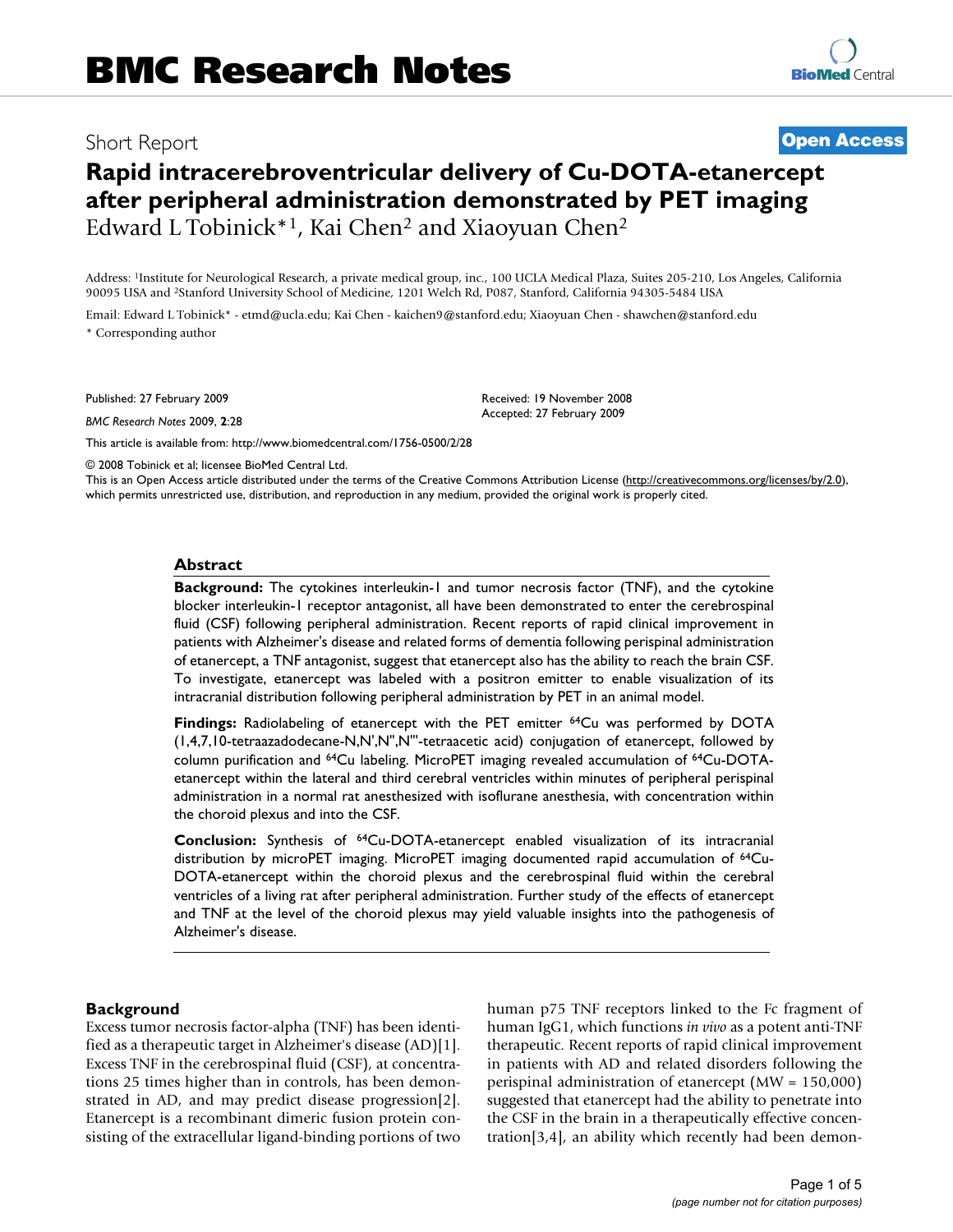strated for another cytokine antagonist, interleukin-1 receptor antagonist (IL1-RA) ( $MW = 17,000$ )[5]. To investigate this possibility, etanercept was conjugated with 64Cu, using a method developed by one of the authors [6]. 64Cu is a positron emitter. When attached to etanercept, utilizing the chelating agent (1,4,7,10-tetraazadodecane-N,N',N",N"'-tetraacetic acid (DOTA), a molecule is produced, 64Cu-DOTA-etanercept, whose anatomic distribution may be imaged using positron emission tomography (PET)[6]. To examine the intracranial distribution of radiolabeled etanercept, microPET imaging of the brain of a living rat following peripheral administration of 64Cu-DOTA-etanercept was performed.

#### **Methods**

Animal studies were conducted in accordance with the applicable protocols by the Stanford Animal Care Committee. Etanercept (Immmunex, Amgen) was commercially purchased in powder form. Preparation of 64Cu- (1,4,7,10-tetraazadodecane-N,N',N",N"'-tetraacetic acid (DOTA)-etanercept was as previously described[6]. 150 microliters of 64Cu-DOTA-etanercept solution (ca. 1 mCi) was injected overlying the cervical spine of a 250 g Sprague-Dawley rat at the C 6–7 level using a 30 gauge needle at a depth of 6 mm while the rat was anesthetized with 2.5% isoflurane inhalation anesthesia. The rat was then placed in the head down position by tail suspension for three minutes, immediately followed by placement horizontally in the bed of a microPET imaging scanner (microPET R4 rodent model scanner, Siemens Medical Solutions USA, Inc.) designed for 5-min static scans; the scan was initated two minutes after placement in the scanner bed and was performed from five to ten minutes after etanercept administration. The rationale for this method of peripheral administration is to deliver etanercept into the cerebrospinal venous system, as previously discussed[3,4,7-9]. The images were reconstructed by a 2 dimensional ordered-subsets expectation maximum (OSEM) algorithm, and no correction was necessary for attenuation or scatter correction.

## **Results**

MicroPET imaging revealed accumulation of 64Cu-DOTAetanercept within the lateral and third cerebral ventricles within minutes of peripheral perispinal administration, with concentration within the choroid plexus and into the CSF suggested by the microPET images (Figure 1). These non-invasive PET results are quite analagous to the results of previous autoradiographic studies utilizing [125I] labeled TNF, IL-1, and IL1-RA which demonstrated CSF penetration within the cerebral ventricles in mice following peripheral administration of each of these large molecules[10].



#### **Figure 1**

**PET image, transverse section, of a living rat brain following perispinal extrathecal administration of 64Cu-DOTA-etanercept, imaged 5 to 10 minutes following etanercept administration**. The pattern is consistent with penetration of <sup>64</sup>Cu-DOTA-etanercept into the cerebrospinal fluid in the lateral and third ventricles. Note the horizontal linear enhancement within the lateral ventricles which is suggestive of accumulation of tracer within the choroid plexus.

## **Discussion**

The apparent ability of etanercept to traverse the BCSFB and enter the CSF in the brain demonstrated in this experiment suggests that etanercept joins interleukin 1-RA (IL1- RA), interleukin-1 (IL-1) (MW = 17,000), and TNF (MW = 17,000 as a monomer; 51,000 as a soluble trimer) as large molecules which penetrate into the cerebrospinal fluid in the brain after peripheral delivery[5,10,11]. These findings may have significant implications for the treatment of certain brain disorders, including the use of IL1-RA for the treatment of stroke and the use of etanercept for the treatment of Alzheimer's disease[1,3-5,7].

Rapid delivery of etanercept into the CSF within the cerebral ventricles following peripheral delivery was subsequently confirmed in a separate, later experiment in multiple rats performed at the University of British Columbia in Vancouver begun several months following the completion of this study performed at Stanford(manuscript in preparation)[1].

These results highlight the important functional differences between the blood-cerebrospinal fluid barrier (BCSFB) and the blood-brain barrier (BBB)[12,13]. The BBB, formed by tight junctions between the endothelial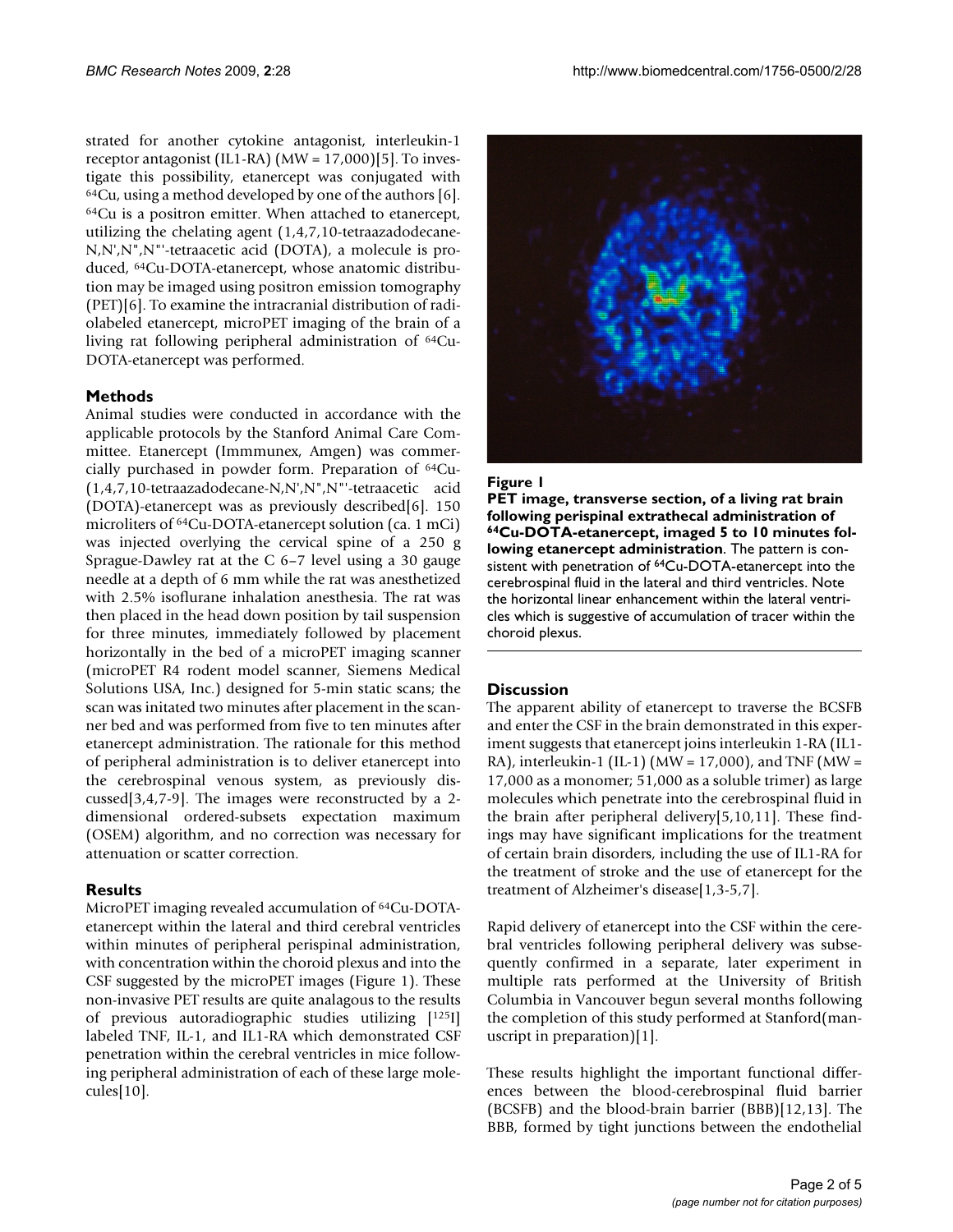cells of the brain capillaries, prevents the passage of essentially all large molecules, i.e. those with a molecular weight (MW) greater than approximately 500 daltons[14]. The BCSFB, formed primarily by the epithelial cells of the choroid plexus, appears to be more permeable with respect to large molecules than the BBB[13]. Thus IL1-RA, IL-1, TNF, and etanercept plausibly all enter the CSF by traversing the BCSFB via the choroid plexus[1,10,11]. Failure to image the cerebral ventricles by either autoradiography or by using PET imaging, as in the present experiment(Figure 1), may have led, in one study[15], to a failure to detect delivery of large molecules into the cerebrospinal fluid and the choroid plexus.

Delivery of etanercept to the choroid plexus (CP) may have significant physiologic implications. The CP is the source of synthesis of numerous molecules, including cytokines and growth factors, including TNF, TGF-alpha, TGF-beta, FGF2 and IGF-II[12,13,16]. Epithelial cells of the choroid plexus are known to express TNF[17]. The CP has been postulated to be centrally involved in the pathogenesis of AD[12,13,16]. It is possible that etanercept reaching the CP may have intrinsic effects on CP cellular function and cytokine and growth factor synthesis. Etanercept reaching the CP could have paracrine or autocrine effects on the CP, or potentially could affect the parenchyma in the periventricular or additional brain regions by endocrine-like bulk flow of CSF[12,13]. Additionally, etanercept reaching the CP and the CSF could have glial effects[1]. Alteration of glial modulation of neuronal function mediated by TNF, beginning within the CP, could potentially produce widespread neuronal and cortical effects[1,3,4].

The effect of intracerebroventricular delivery of anti-TNF biologics has recently been examined in two experimental models investigating AD mechanisms[18,19]. In the first study, intracerebroventricular delivery of infliximab, an anti-TNF monoclonal antibody, prevented the inhibition of LTP at hippocampal CA1 synapses caused by intracerebroventicular injection of beta-amyloid [18]. In the second study, intracerebroventricular delivery of an anti-TNF monoclonal antibody prevented the nitration of proteins in the hippocampus and the impairment of recognition memory in mice induced by beta-amyloid fragments[19]. The results of these additional experimental models, along with the known involvement of the CP in cytokine synthesis, suggest that rapid delivery of 64Cu-DOTAetanercept into the choroid plexus may provide a potential explanation for the rapid clinical improvement noted following perispinal administration of etanercept in AD[1,3,4]. TNF is known to be capable of producing synaptic effects within minutes[20].

Further investigation regarding the mechanisms by which etanercept enters the cerebral ventricles, presumably by crossing the BCSFB are warranted. At this time the exact mechanism by which this occurs at the CP is unknown. At the CP, in addition to specific saturable transport systems for selected large molecules, there also exists a less known paracellular diffusion pathway, which hydrophilic solutes may utilize to penetrate the CSF, diffusing between choroidal epithelial cells rather than through them[13]. Intravascularly administered inulin polysaccaride (MW = 5,500), for example, has been demonstrated to reach the CSF by this paracellular diffusion pathway across the BCSFB at the CP[13,21,22]. Alternatively, it is possible that etanercept is actively transported across the CP epithelium. One may hypothesize that this could occur via a "piggyback" mechanism, associated with the binding of etanercept to TNF, while TNF is itself actively transported across the CP epithelium[10,11]. This "piggyback" mechanism might be facilitated by the natural occurrence of circulating trimers of TNF which would present more than one binding site per ligand. This speculation will require further study for definitive answers to emerge.

Additional literature supports the argument that the choroid plexus and nearby ependymal regions may be points of entry of macromolecules into the CSF, particularly after head-down tilt. This literature includes the demonstration that head-down tilt, even for as short as five minutes, disrupts the blood-CSF barrier of rabbits, allowing trypan blue to penetrate the CNS[23]; that choroid plexus proteins are expressed/localized in the ventriclefacing apical membrane and choroidal CSF production is increased, shortly after head-down tilt accomplished by hindlimb-suspension in rats[24]; and that macromolecules may gain access to the brain and CSF by extracellular (non-BBB) routes[25]. It has previously been hypothesized that macromolecules, such as antibodies directed against amyloid beta protein and erythropoietin, may exert CNS effects by passage into the brain via extracellular pathways[25]. Etanercept is highly potent, and may have significant physiologic effects at low concentration[26]. Further study will be necessary to clarify if etanercept distribution via extracellular pathways, in addition to effects at the choroid plexus and in the CSF, contributes to the physiologic effects observed after perispinal etanercept administration in conditions such as Alzheimer's disease.

With respect to extrapolation of the results of the present experiment to AD, an additional consideration is necessary. The experimental model used in the present study included only normal animals, but changes in CP physiology and barrier function may accompany both aging and AD, and these changes could further influence the passage of etanercept across the BCSFB[12,13,16,27]. In the clinical studies of perispinal etanercept in AD, Trende-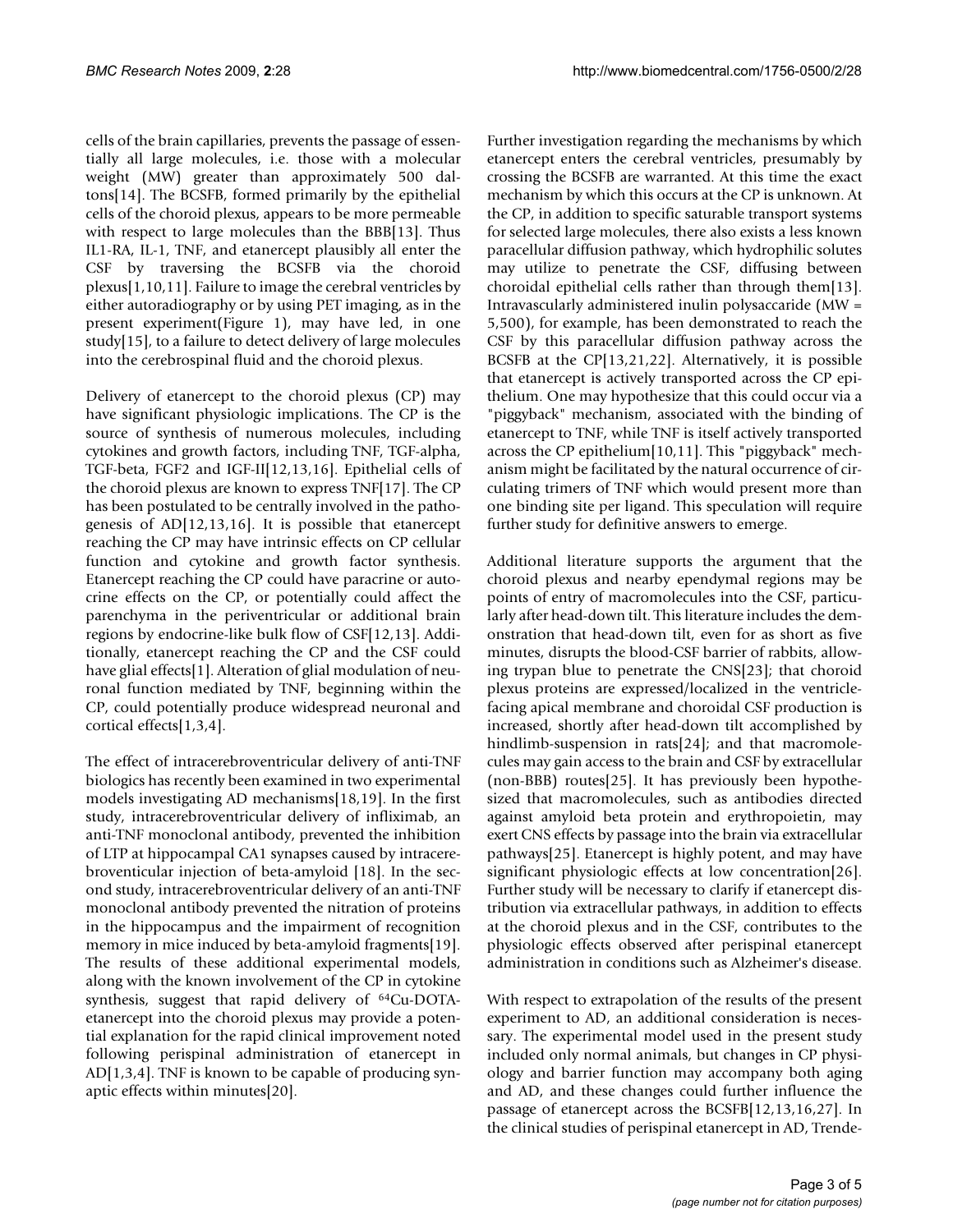lenburg head-down positioning is utilized following cervical perispinal injection, hypothesized to increase access of etanercept to the choroid plexus via the cerebrospinal venous system[1,4,9]. It is hypothesized that head-down positioning, by increasing venous pressure in the CP, may have the potential to influence transport across the BCSFB or across the ependyma or the circumventricular organs into the periventricular brain parenchyma[1,4,23,28]. Effects of tail suspension on ependymal ultrastructure have recently been reported[29]. Further study is needed to confirm this hypothesis.

The limited time of brain imaging, 10 minutes after etanercept administration in this study, does not allow a definitive statement regarding later parenchymal delivery. Future studies will reveal this. It is known that substances which reach the intraventricular cerebrospinal fluid often reach the periventricular brain parenchyma, including the hippocampus, so eventual parenchymal delivery cannot be ruled out by these results[12,13,25]. Macromolecules reaching the CSF characteristically penetrate into periventricular brain parenchyma because the gap junctions between the ependymal cells lining the ventricles are "leaky", thus the popularity of intracerebroventricular delivery to bypass both the BBB and the BCSFB[12,13,30]. Alternatively, it is likely that some of the physiologic effects of perispinal etanercept are mediated primarily at the level of the choroid plexus. Further study will be necessary to define the sites of action of etanercept in the AD brain, the effects of etanercept on the choroid plexus in AD, and to characterize the brain parenchymal distribution of etanercept after CSF delivery.

#### **Abbreviations**

AD: Alzheimer's disease; BBB: blood-brain barrier; BCSFB: blood-cerebrospinal fluid barrier; CP: choroid plexus; CSF: cerebrospinal fluid; DOTA: (1,4,7,10-tetraazadodecane-N,N',N",N"'-tetraacetic acid); FGF2: basic fibroblast growth factor2; IGF-II: insulin-like growth factor II; IL-1: Interleukin-1; IL-1RA: Interleukin-1 receptor antagonist; KD: kilodalton; MW: molecular weight; PET: positron emission tomography; TGF-alpha: transforming growth factor-alpha; TGF-beta: transforming growth factor-beta; TNF: tumor necrosis factor-alpha.

#### **Competing interests**

Author Edward Tobinick has multiple issued and pending patents, assigned to TACT IP LLC, which describe the parenteral and perispinal use of etanercept for the treatment of Alzheimer's disease and other neurological disorders, including, but not limited to, U.S. patents 6015557, 6177077, 6419934, 6419944, 6537549, 6982089, 7214658 and Australian patent 758523. He owns stock in Amgen, the manufacturer of etanercept. In addition, he has pending patents which describe the use of the cerebrospinal venous system and/or perispinal administration to deliver other therapeutic or diagnostic agents to the brain, eye, spinal cord, and other anatomic structures. The additional authors have no competing interests.

### **Authors' contributions**

All authors read and approved the final manuscript. ET drafted the manuscript, conceived and participated in the design of the study, and assisted in the performance of the animal study. KC participated in the performance of the animal study, including the image acquistion and analysis, and contributed to the drafting of the final version of the manuscript. XC developed the method of radiolabeling etanercept used in the study, participated in the design of the study, participated in the performance of the animal study, performed the image acquistion and analysis, and participated in the drafting of the final version of the manuscript.

#### **Authors information**

Edward Tobinick MD is an Assistant Clinical Professor of Medicine at the David Geffen School of Medicine at UCLA. Xiaoyuan Chen, Ph.D. is an Associate Professor(Research) in the Department of Radiology at Stanford University School of Medicine. Kai Chen, Ph.D. is a postdoctoral fellow in the Molecular Imaging Program at Stanford University School of Medicine.

#### **Acknowledgements**

Funding sources: This work was supported, in part, by the National Cancer Institute (NCI R01 CA119053, R21 CA121842, P50 CA114747 and U54 CA119367).

#### **References**

- 1. Tobinick E: **[Perispinal etanercept for neuroinflammatory dis](http://www.ncbi.nlm.nih.gov/entrez/query.fcgi?cmd=Retrieve&db=PubMed&dopt=Abstract&list_uids=19027875)[orders.](http://www.ncbi.nlm.nih.gov/entrez/query.fcgi?cmd=Retrieve&db=PubMed&dopt=Abstract&list_uids=19027875)** *Drug Discov Today* 2009, **14(3–4):**168-77.
- 2. Tarkowski E, Andreasen N, Tarkowski A, Blennow K: **[Intrathecal](http://www.ncbi.nlm.nih.gov/entrez/query.fcgi?cmd=Retrieve&db=PubMed&dopt=Abstract&list_uids=12933918) [inflammation precedes development of Alzheimer's disease.](http://www.ncbi.nlm.nih.gov/entrez/query.fcgi?cmd=Retrieve&db=PubMed&dopt=Abstract&list_uids=12933918)** *J Neurol Neurosurg Psychiatry* 2003, **74(9):**1200-5.
- 3. Tobinick EL, Gross H: **Rapid cognitive improvement in Alzheimer's disease following perispinal etanercept administration.** *J Neuroinflammation* 2008, **9(5):**2.
- 4. Tobinick EL, Gross H: **Rapid improvement in verbal fluency and aphasia following perispinal etanercept in Alzheimer's disease.** *BMC Neurol* 2008, **21(8):**27.
- 5. Clark SR, McMahon CJ, Gueorguieva I, Rowland M, Scarth S, Georgiou R, Tyrrell PJ, Hopkins SJ, Rothwell NJ: **[Interleukin-1 receptor](http://www.ncbi.nlm.nih.gov/entrez/query.fcgi?cmd=Retrieve&db=PubMed&dopt=Abstract&list_uids=17684519)** antagonist penetrates human brain at experimentally thera-<br>peutic concentrations. J Cereb Blood Flow Metab 2008, **[peutic concentrations.](http://www.ncbi.nlm.nih.gov/entrez/query.fcgi?cmd=Retrieve&db=PubMed&dopt=Abstract&list_uids=17684519)** *J Cereb Blood Flow Metab* 2008, **28(2):**387-94.
- 6. Cao Q, Cai W, Li ZB, Chen K, He L, Li HC, Hui M, Chen X: **[PET](http://www.ncbi.nlm.nih.gov/entrez/query.fcgi?cmd=Retrieve&db=PubMed&dopt=Abstract&list_uids=17541586) [imaging of acute and chronic inflammation in living mice.](http://www.ncbi.nlm.nih.gov/entrez/query.fcgi?cmd=Retrieve&db=PubMed&dopt=Abstract&list_uids=17541586)** *Eur J Nucl Med Mol Imaging* 2007, **34(11):**1832-42.
- 7. Tobinick E: **[Perispinal etanercept for treatment of Alzhe](http://www.ncbi.nlm.nih.gov/entrez/query.fcgi?cmd=Retrieve&db=PubMed&dopt=Abstract&list_uids=18220520)[imer's Disease.](http://www.ncbi.nlm.nih.gov/entrez/query.fcgi?cmd=Retrieve&db=PubMed&dopt=Abstract&list_uids=18220520)** *Curr Alzheimer Res* 2007, **4(5):**550-552.
- 8. Tobinick E, Gross H, Weinberger A, Cohen H: **[TNF-alpha modu](http://www.ncbi.nlm.nih.gov/entrez/query.fcgi?cmd=Retrieve&db=PubMed&dopt=Abstract&list_uids=16926764)[lation for treatment of Alzheimer's disease: a 6-month pilot](http://www.ncbi.nlm.nih.gov/entrez/query.fcgi?cmd=Retrieve&db=PubMed&dopt=Abstract&list_uids=16926764) [study.](http://www.ncbi.nlm.nih.gov/entrez/query.fcgi?cmd=Retrieve&db=PubMed&dopt=Abstract&list_uids=16926764)** *MedGenMed* 2006, **8(2):**25.
- 9. Tobinick E, Vega CP: **[The cerebrospinal venous system: anat](http://www.ncbi.nlm.nih.gov/entrez/query.fcgi?cmd=Retrieve&db=PubMed&dopt=Abstract&list_uids=16915183)[omy, physiology, and clinical implications.](http://www.ncbi.nlm.nih.gov/entrez/query.fcgi?cmd=Retrieve&db=PubMed&dopt=Abstract&list_uids=16915183)** *MedGenMed* 2006, **8(1):**53.
- 10. Maness LM, Banks WA, Zadina JE, Kastin AJ: **[Selective transport of](http://www.ncbi.nlm.nih.gov/entrez/query.fcgi?cmd=Retrieve&db=PubMed&dopt=Abstract&list_uids=8624731) [blood-borne interleukin-1 alpha into the posterior division of](http://www.ncbi.nlm.nih.gov/entrez/query.fcgi?cmd=Retrieve&db=PubMed&dopt=Abstract&list_uids=8624731) [the septum of the mouse brain.](http://www.ncbi.nlm.nih.gov/entrez/query.fcgi?cmd=Retrieve&db=PubMed&dopt=Abstract&list_uids=8624731)** *Brain Res* 1995, **700(1–2):**83-8.